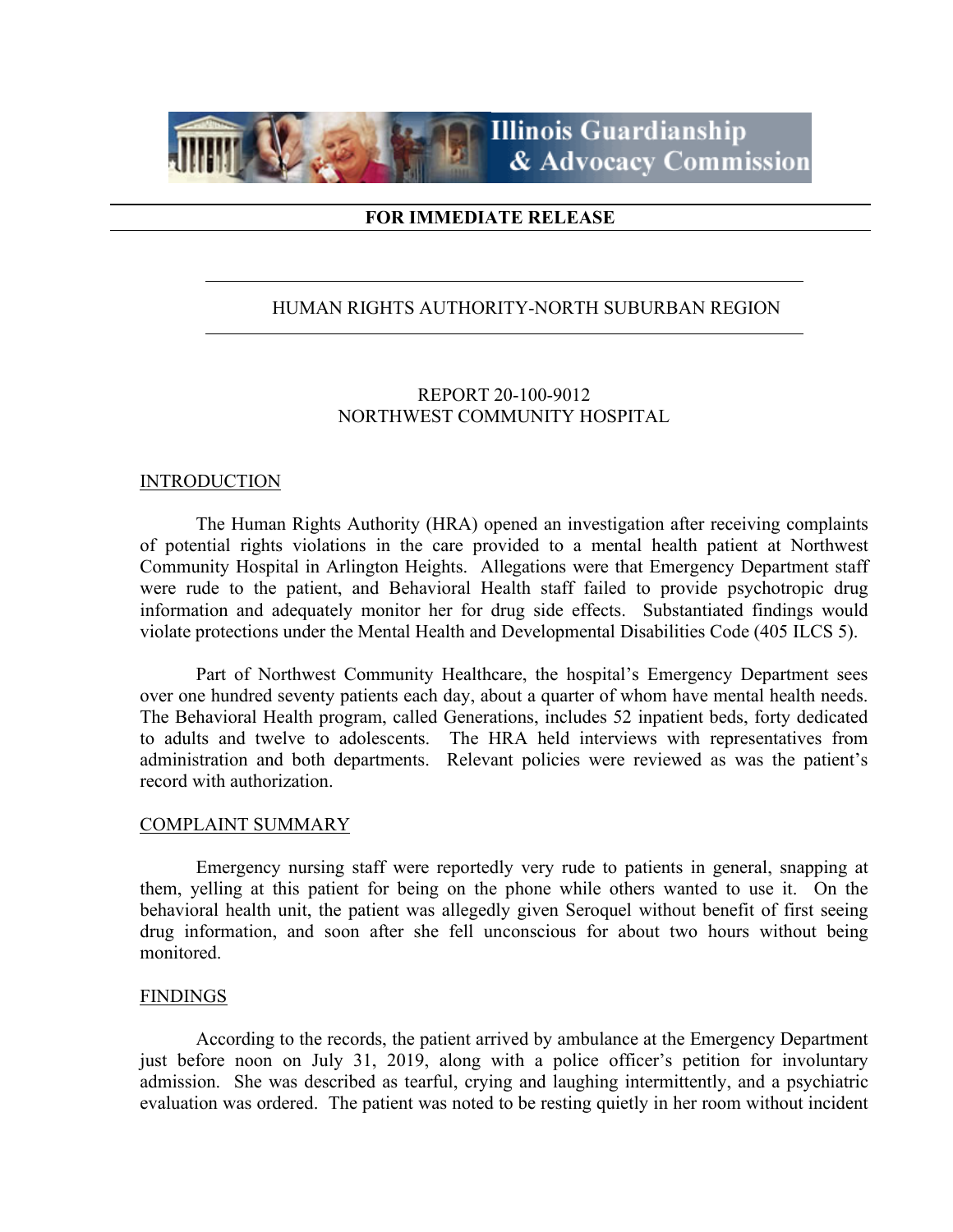over the next several hours, during which time an inpatient certificate was completed followed shortly thereafter by a voluntary admission application. At 5:08 p.m., about thirty minutes before her transport to the behavioral health unit, a nurse wrote that the patient was verbally abusive and refused care. There were no references as to how or why she was considered abusive or what transpired there, and by her transport at 5:30 p.m. she was calm and cooperative. A unit nurse later quoted the patient in an admission summary as saying that emergency personnel were mean to her, so she refused treatment. There was no elaboration on that in the record, however a third nurse noted on the next day that the patient was upset about marital problems and talked about how emergency personnel did not get her medication regimen straightened out, how they lied about calling her husband; she talked about her private psychiatrist and then again about her husband not bringing her medication list from home.

The emergency nurse told us she did not recall this patient or the situation specifically but that the entry would be accurate if she wrote it. She did not remember an incident with telephones. They prefer patients not use their own cell phones and allow them access to staff phones, which can be a problem sometimes when staff need to use them. Likewise, the unit nurse verified her entry about the patient's complaints but could not recall anything specific. They suggested that she was more likely upset with another provider and had filed a complaint at the hospital about unrelated matters.

Regarding the use of Seroquel, records showed that Ambien, Benadryl, Depakote, Haldol and Cogentin were prescribed on the first night, July  $31<sup>st</sup>$ . Seroquel was ordered and started the next day, and each medication was accompanied by consent documentation which verified by patient and nurse signatures that drug information was provided, although there were no written physician determinations about the patient's capacity to give consent.

The original Seroquel order was for 100mg which was given on August  $1<sup>st</sup>$  and  $2<sup>nd</sup>$ . A nursing note from the morning of the  $2<sup>nd</sup>$  referenced the patient's complaints about her medication and how it made her dizzy, and she continued to be monitored for medication effects and overall safety. A psychosocial note from the afternoon on the  $2<sup>nd</sup>$  stated that the patient was unable to complete an assessment because she was lethargic, had mumbled speech and she said the medication made her too drowsy. The treating psychiatrist met with her that afternoon as well and he wrote of her complaints about over sedation. He subsequently reduced the Seroquel to 25mg. The lower dose was offered the next day but was refused and not given. Nothing in the record indicated that the patient was ever unconscious. Apart from not being able to complete that one assessment, she was otherwise found to be interactive in the milieu and participated in group sessions that morning and evening per the surrounding documentation. All entries throughout the  $1<sup>st</sup>$ ,  $2<sup>nd</sup>$  and  $3<sup>rd</sup>$  concluded with plans to continue monitoring her for safety.

Asked how informed consent is achieved, the Behavioral Health staff explained that the physician talks with patients during evaluation about proposed psychotropics, their risks, benefits and side effects while giving other options. The charge nurse will share written education materials on the medications, cover those with patients and have them sign consents. The program's director and the treating psychiatrist said they assume patients to have decisional capacity unless they present other evidence, which typically would be identified in the Emergency Department. About the patient's experience with Seroquel and her monitoring, the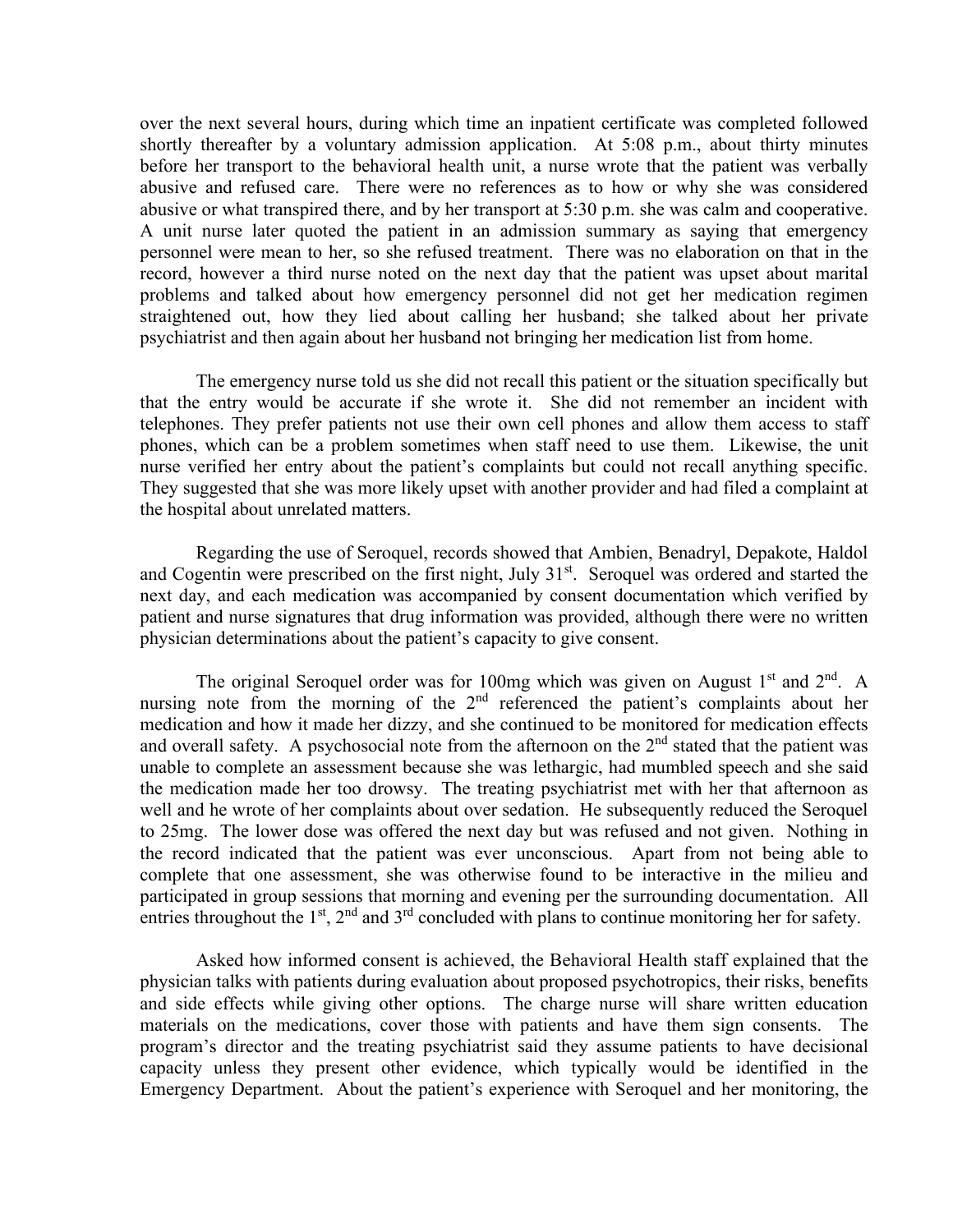physician said that indeed, sedation is a big side effect of the drug. He said the nurses reported the patient's complaints to him, and he met with her, reduced the dose and she no longer complained. He believed this patient was monitored appropriately and adequately; nurses make rounds every fifteen minutes and patient care techs do as well. He tells all patients who take these types of medications that they will feel tired and to let them know when they are concerned.

#### **CONCLUSION**

The hospital's Patient Rights and Responsibilities statement calls for "Considerate and respectful care in a safe and secure setting…." Its Code of Conduct and Ethics policy states similarly that patients will be treated with respect and dignity. The Mental Health Code meanwhile guards all recipients with adequate and humane care. (405 ILCS 5/2-102a).

Although this patient's experience in the emergency room and her complaints of rude staff are not discredited, there is simply no supportive detail or evidence to say that her right to respectful, humane care was violated. The complaint is unsubstantiated.

In summary, Northwest Community's Informed Consent for Psychotropic Medication policy's stated purpose is to assure that patients receive adequate information so they may provide informed consent—for medication administrations after informed consent is obtained from a competent patient 18 years or older. The prescribing physician will give verbal explanations while the nurse will provide written education and then complete the consent form. The Mental Health Code requires almost the same, except that,

> *The physician shall determine and state in writing whether the recipient has the capacity to make a reasoned decision about the treatment. …. If the recipient lacks the capacity to make a reasoned decision about the treatment, the treatment may be administered only (i) pursuant to Section 2-107 [an emergency] or 2-107.1 [court order] or (ii) pursuant to a power of attorney…."* (405 ILCS 5/2-102a-5).

The Code also states that a recipient shall be provided adequate and humane care in the least restrictive environment, pursuant to an individual services plan. (405 ILCS 5/2-102a).

The complaint is that information on Seroquel was not provided before the medication was started and that the patient was not adequately monitored for side effects. Whether the materials were actually given or not, the record documents that they were, and the patient signed in verification for each one. That aspect of the complaint is not substantiated. The whole issue however is informed consent, based on one's determined decisional capacity, which is a Code requirement that is missing from the record and policy. A violation is substantiated. The record proves overwhelmingly that the patient was continually monitored for medication effects and general safety throughout each day, and, when she complained to nurses about feeling over